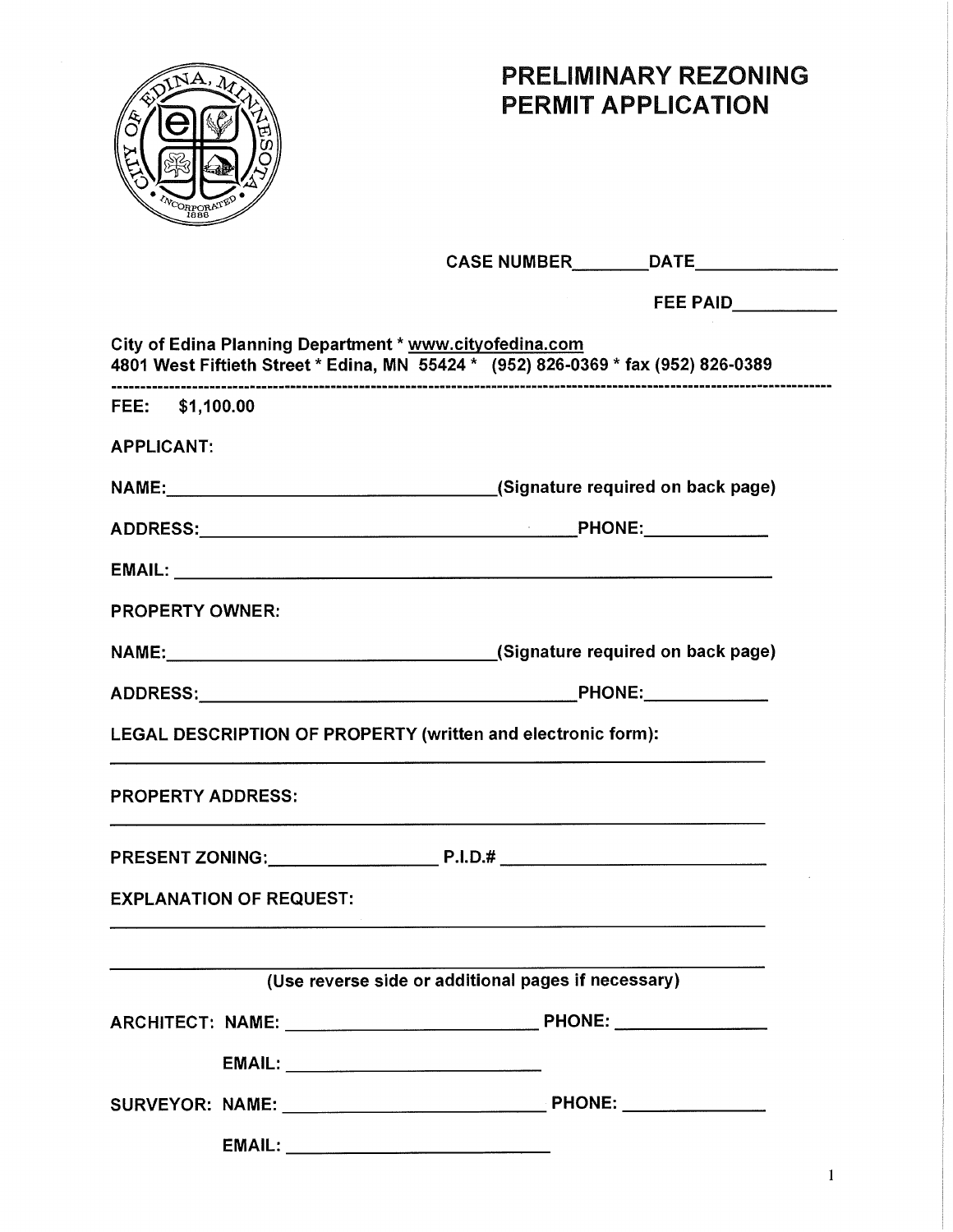**Detailed Requirements:** Unless waived by the Planning Department, you must complete all of the following items with this application. An incomplete application will not be accepted.

- Application fee (not refundable). Make check payable to "City of Edina."
- **Three (3) large** scaleable copies, one (1) electronic copy, and **thirty (30) 11X17** copies for Commission and Council members, of the following drawings or plans:
	- Site plans with dimensions. The plan must include the location, dimensions and other pertinent information as to all proposed and existing buildings, structures and other improvements, streets, alleys, driveways, parking areas, loading areas and sidewalks.
	- Floor plan showing location, arrangement and floor area of existing and proposed uses.
	- Landscape plan and schedule in accordance with Sec. 36-1436 through Sec. 36-1457 of the City Code.
	- Elevation drawings of all new buildings or additions and enlargements to existing buildings including a description of existing and proposed exterior building materials.
	- Registered survey showing existing and proposed structures, lot lines, pertinent dimensions, lot acreages and wetland delineation per the Wetland Conservation Act and City standards.
	- Grading, drainage, erosion control and stormwater management plan. Grading plan must include existing and proposed two-foot contours, and location and size of pipes and water storage areas. The grading and erosion control plan along with a stormwater management plan must be signed by a licensed professional engineer. The stormwater management plan must detail how stormwater will be controlled to prevent damage to adjacent property and adverse impacts to the public stormwater drainage system.
	- Detailed street and utility locations and sizes.

#### **All drawings must be to scale with pertinent dimensions shown. Fold jumbo plans in**  sets no larger than 8  $\frac{1}{2}$ " by 14" and with the print side facing out.

- \_ An application for a Preliminary Development Plan is required for all rezonings.
- Photograph(s) showing location of proposal and its relationship to the site and existing buildings.
- Samples or photographs of building materials.
- A written statement describing the intended use of the property and why the City should approve your request. Include a brief description of your company and any similar projects your company has done.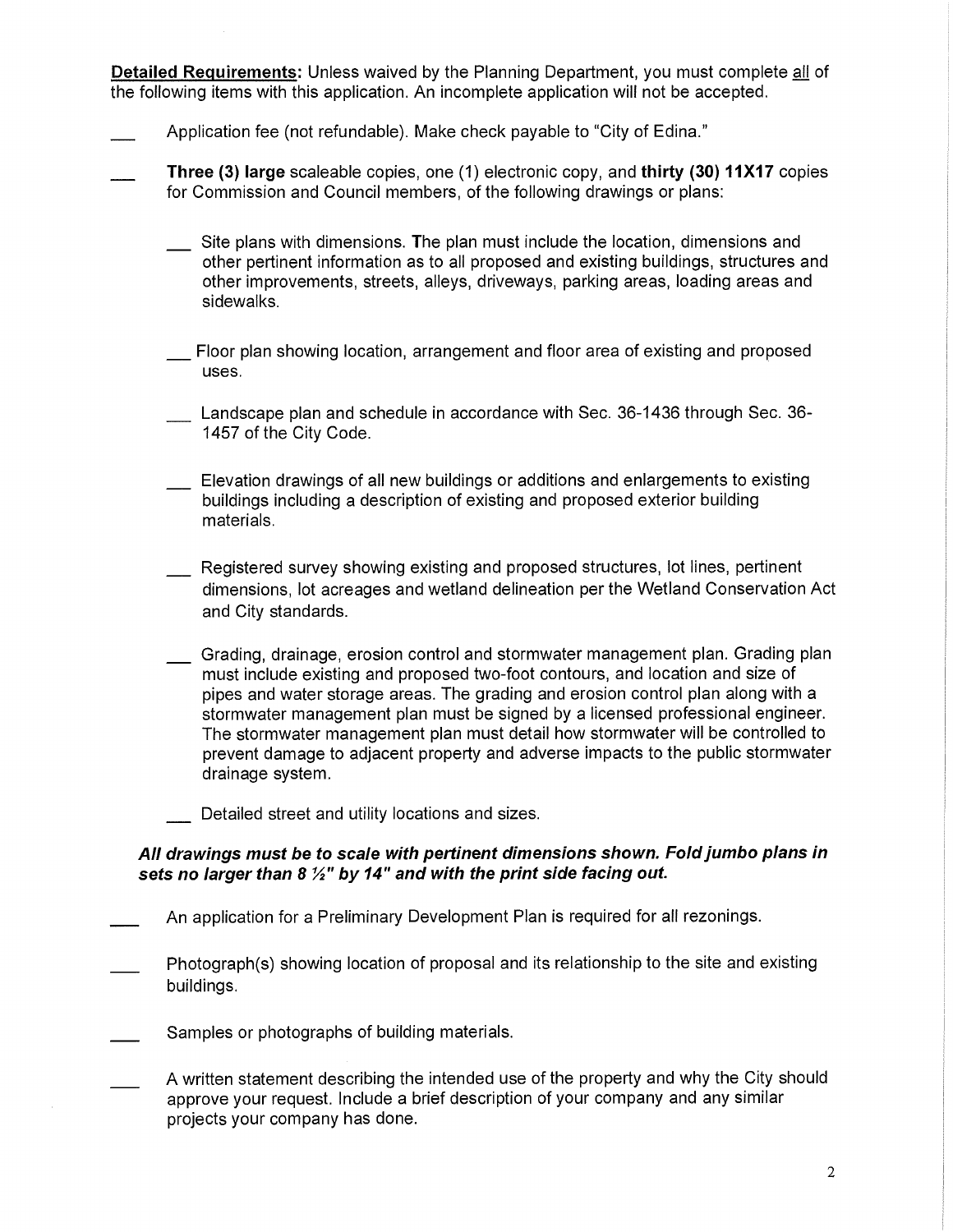Stake the location in the field of wetland boundaries, proposed buildings and lot lines.

**Thirty (30) 11X17** copies of computer-generated, photo-realistic, color illustration(s) of the building.  $(8 \frac{1}{2} \times 11)^n$ .

The Rezoning Permit Application shall be in form and substance acceptable to the Planner. Approval by the Commission and Council upon finding that the proposed development:

- a. is consistent with the Comprehensive Plan;
- b. will not be detrimental to properties surrounding the tract;
- c. will not result in an overly-intensive land use;
- d. will not result in undue traffic congestion or traffic hazards;
- e. conforms to the provisions of this Section and other applicable provisions of this Code (850.04);
- f. provides a proper relationship between the proposed improvements, existing structures, open space and natural features.

#### **REZONING PERMIT GUIDELINES AND PLAN APPLICATION INFORMATIOrt**

The City of Edina Planning Department encourages healthy development within the city of Edina. Although this document is meant to serve as a guide for the application process for development through the Planning Department it is by no means comprehensive. The Planning Staff recommend that you schedule a meeting to answer any questions or to discuss issues that may accompany your project. It is much easier to tackle problems early on in the process. The office number for the Planning Staff is (952) 826-0465.

**Application:** Applications are submitted to the Planning Department. Offices are open Monday through Friday, 8 AM to 4:30 PM.\*

**Sign:** The petitioner shall erect, or cause to be erected, at least one sign per street frontage on land described in the petition. Refer to City Code/Zoning Ordinance for specifics.

**Notice of Public Hearing:** Notice of the Planning Commission and City Council hearing is mailed to all property owners (of record at City Hall) that are located within 1000 feet of the site. Notice is mailed ten (10) days prior to the hearing. You are encouraged to contact adjacent or close owners and advise them of your proposal prior to the Planning Commission meeting.

**Meetings and Public Hearings:** Applications are first considered by the Planning Commission at their regular monthly meeting (Wednesday prior to the first Tuesday of each month.) The Commission holds a public hearing and adopts a recommendation which is forwarded to the City Council for consideration. Applications for Rezoning require two hearings — preliminary and final  $-$  before both the Planning Commission and City Council. A 3/5<sup>th</sup> favorable vote is required for approval. A  $4/5<sup>th</sup>$  favorable vote is required for residential rezoning.

**Staff Report:** Staff prepares a report and recommendation and sends it along with the application materials to the Commission in advance of the meeting. All plans, emails and written information are public information, which may be used in the staff report and distributed to the public.

**Conditions and Restrictions:** The Council may impose conditions and restrictions in connection with the Rezoning to protect the public interest.

**Legal Fee: It** is the policy of the City to charge applicants for the actual cost billed by our attorneys for all legal work associated with the application. An itemized bill will be provided which is due and payable within thirty (30) days.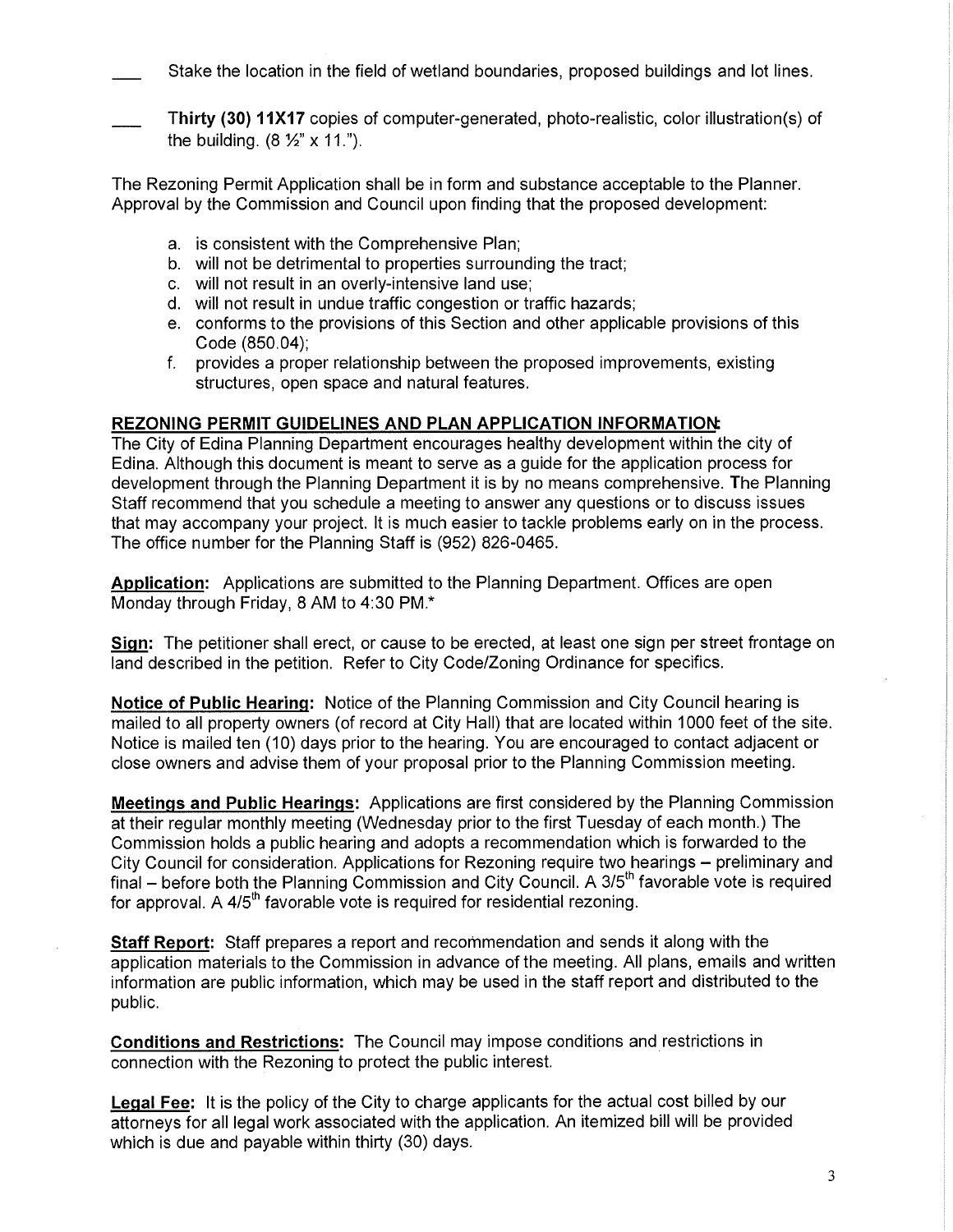\*Application deadline dates are 31 days prior to the Planning Commission meeting or at the discretion of the City Planner.

#### **Initiation of a Traffic Study:\***

Generally, the following typical development and zoning applications are intended to define the need for traffic studies to be considered by the Transportation Commission.

- A. Development approvals where an increase in trip generation is anticipated:
	- 1. Development where units are needed
	- 2. Development consisting of complete demolition/redevelopment
	- 3. Development of a site (where increasing floor space by more than 10%)
- **B.** Development or redevelopment is proposed in an area in which there has been a previous identification of a traffic problem, including but not limited to congestion or safety issues.

In cases where certain applications are received that do not necessitate a traffic study, staff will provide a summary to the Transportation Commission of such.

\*please contact the Engineering Department at 952-826-0371 for further information.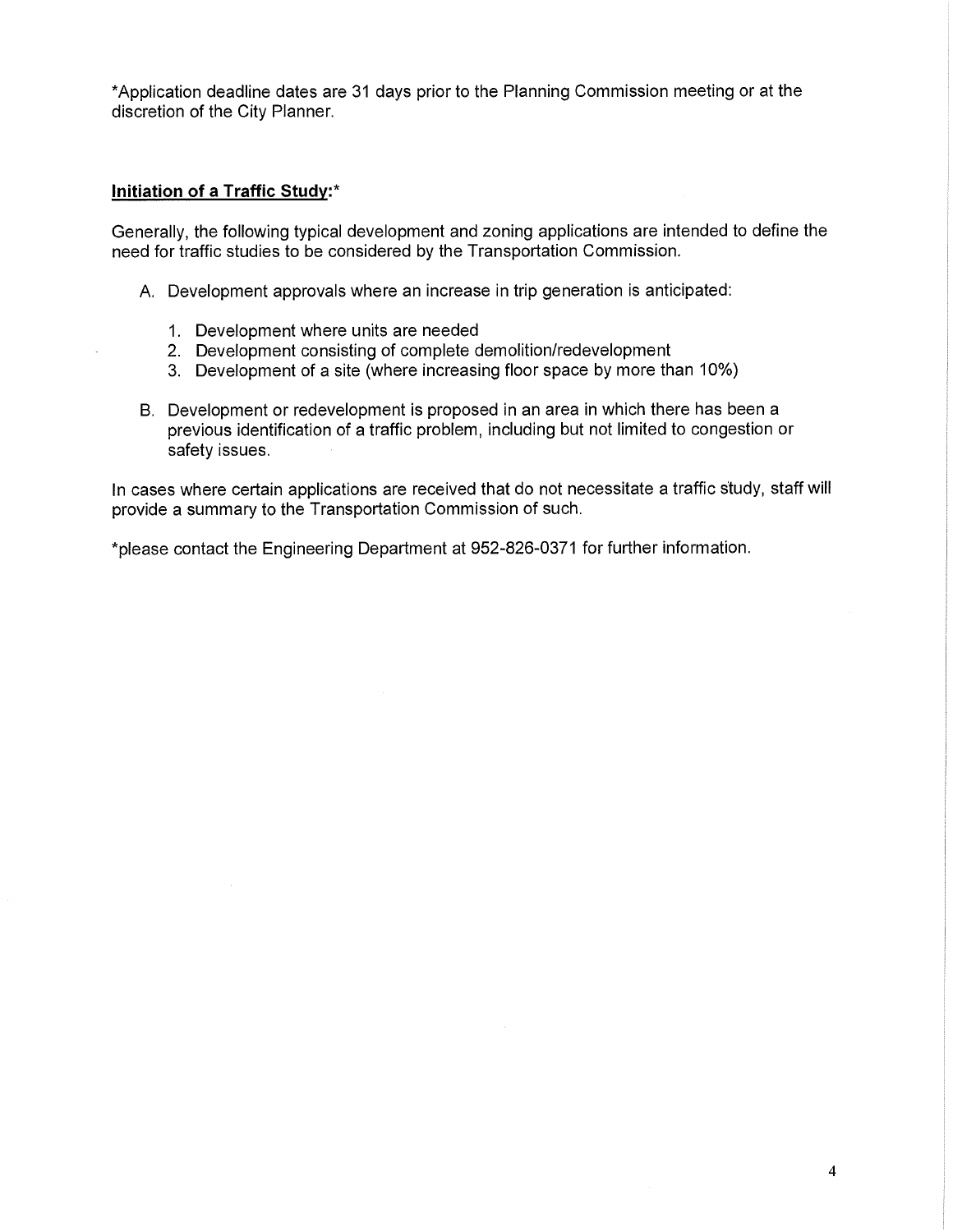#### **APPLICANT'S STATEMENT**

This application should be processed in my name, and I am the party whom the City should contact about this application. By signing this application, I certify that all fees, charges, utility bills, taxes, special assessments and other debts or obligations due to the City by me or for this property have been paid. I further certify that I am in compliance with all ordinance requirements and conditions regarding other City approvals that have been granted to me for any matter.

I have completed all of the applicable filing requirements and, to the best of my knowledge, the documents and information I have submitted are true and correct.

#### **Applicant's Signature Date Applicant's Signature Date Applicant's Signature Date Applicant**

#### **OWNER'S STATEMENT**

I am the fee title owner of the above described property, and I agree to this application.

(If a corporation or partnership is the fee title holder, attach a resolution authorizing this application on behalf of the board of directors or partnership.)

**Owner's Signature Date According to the Contract of Contract According Contract Only and Date Date** 

**Note. Both signatures are required (if the owner is different than the applicant) before we can process the application, otherwise it is considered incomplete.** 

5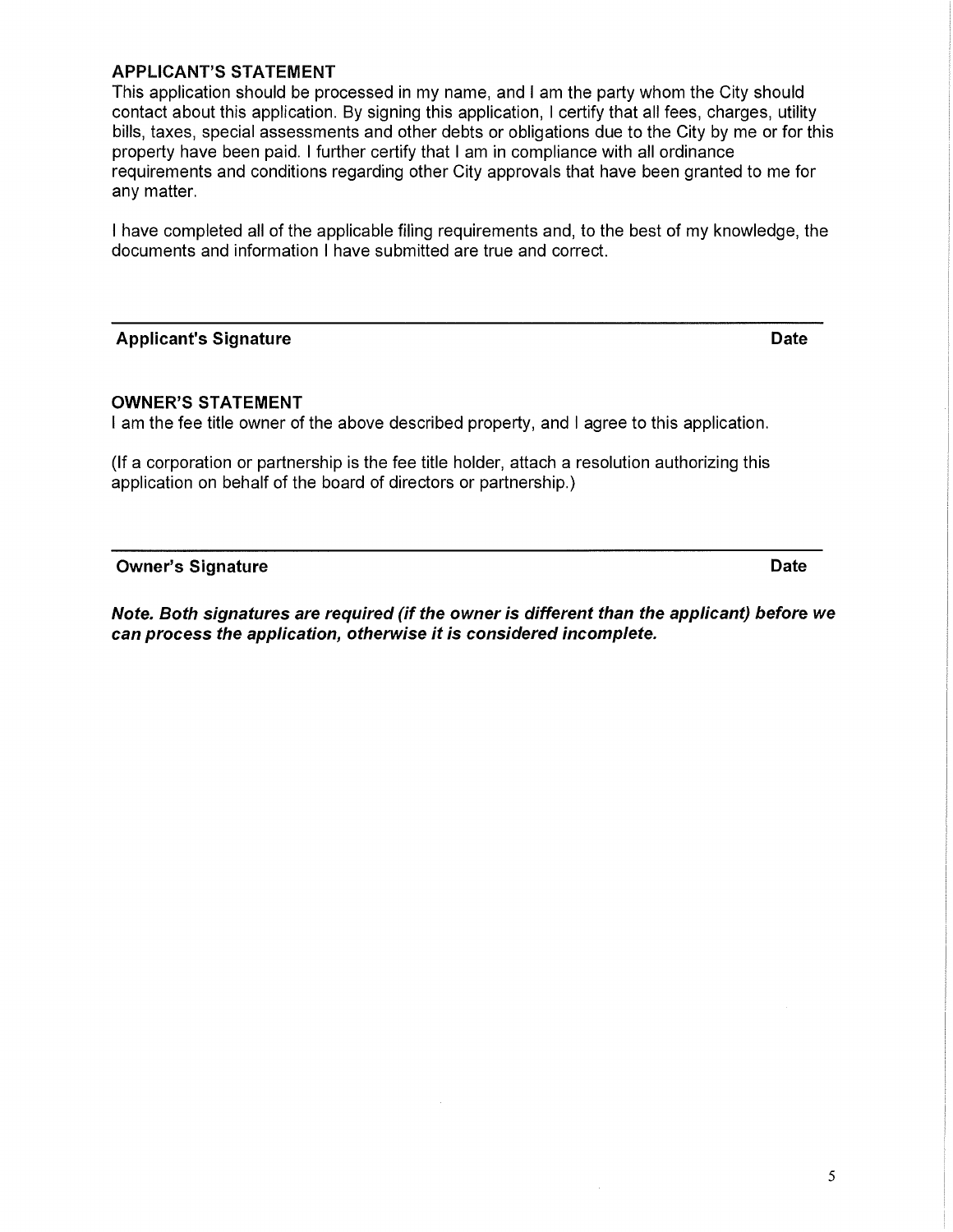#### **Sign Example:**

# **this property proposed for**  REZONING **By:** (insert name and telephone number of Applicant) **for information contact EDINA PLANNING (952) 826-0369**

**CO** 

 $\hat{a}$ 

 $22"$ 

**The sign(s) copy as illustrated above must be black Helvetica letters on a white background; the words rezoning, subdivision, final development plan and/or conditional use permit must be white Microgramma letters on red background. The sign(s) is to be 36" high X 60" wide.** 

**The sign(s) must be securely mounted on posts designed for that purpose. The sign face must be on Dura-ply plywood or its equivalent or other sturdy smooth material approved by the Planning Department** 

#### **City of Edina Posted Sign Requirements:**

**1. A Rezoning, Subdivision, Conditional Use Permit and Final Development Plan sign is required for all applications. Simultaneous rezoning, subdivision, conditional use permit and/or final development plan requests may be identified on the same sign.** 

**2. One sign is required for each adjacent street right-of-way including freeways. The signs shall be mounted on private property situated to be easily readable from the street. Care should be taken to avoid blocking driver's view or traffic regulatory signs.** 

**3. The signs must be erected at least nine (9) days prior to the initial review of the request by the Planning Commission. The signs must be properly maintained during the entire period of time the request is being considered and must be removed within ten days of the disposition of the request.**